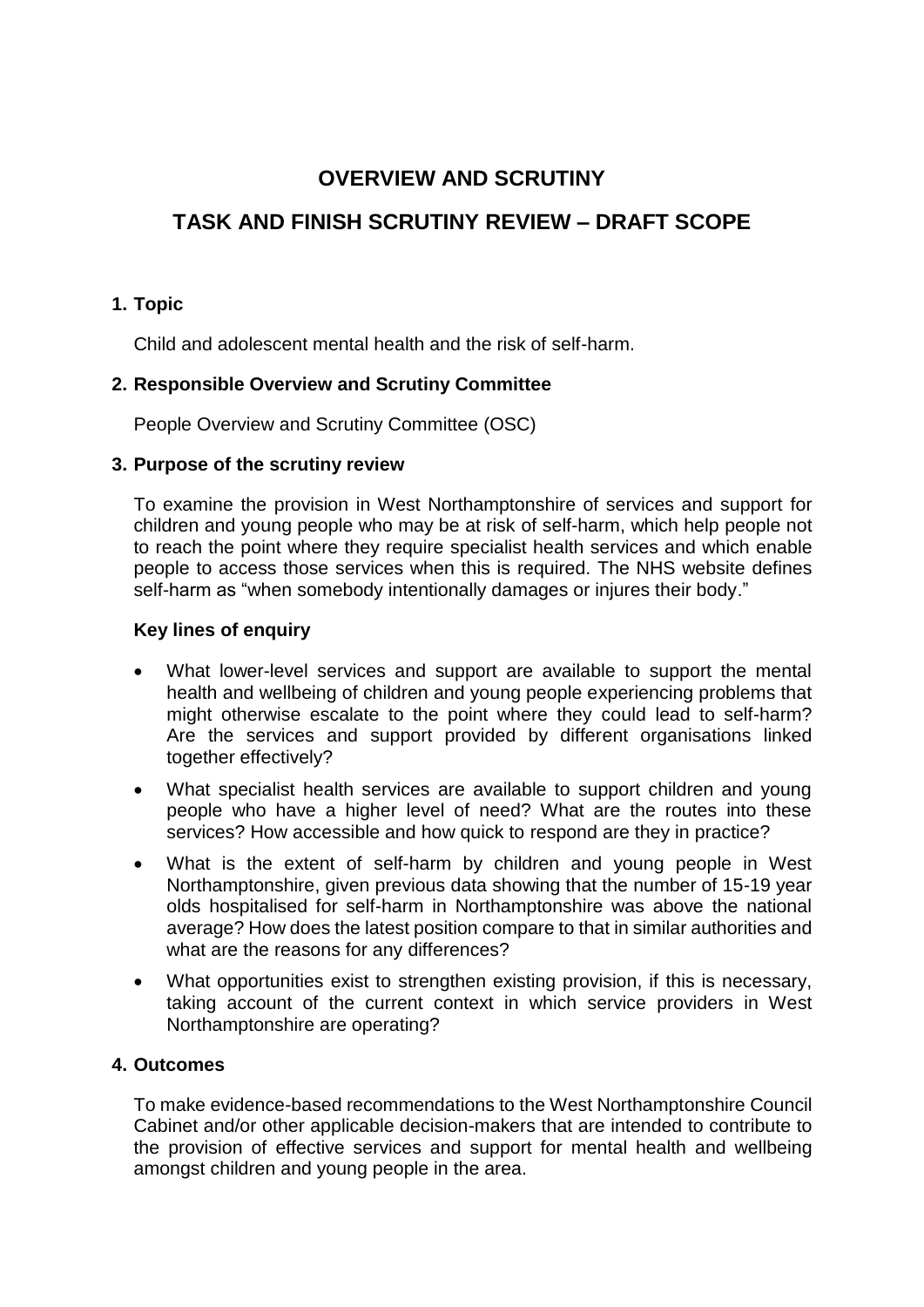## **5. Approach**

The scrutiny review will be carried out by a task and finish panel made up of the following councillors:

- 1. Councillor Nick Sturges-Alex (Chair)
- 2. Councillor Rosie Herring
- 3. Councillor Sue Sharps
- 4. Councillor Muna Cali
- 5. Councillor Rupert Frost
- 6. Councillor Wendy Randall
- 7. Councillor Zoe Smith
- 8. Councillor Danielle Stone

The task and finish panel will make use of the standard working methods applicable to scrutiny reviews, including evidence-gathering meetings (either in-person or virtual); desktop research; targeted evidence-gathering by individual members; and site visits, as appropriate.

#### **6. Information required**

Background data

- Scene-setting presentation overview of current services and support in West Northamptonshire; numbers of young people accessing services compared to comparator authorities and the national average; successes and challenges
- Relevant local policies and strategies
- Relevant national and local research
- Examples of good practice from West Northamptonshire and other comparable areas
- Anonymised case studies of young people's experiences of getting access to services and support in West Northamptonshire

Views from internal expert advisors

- Cabinet Member for Children, Families and Education
- Director of Children's Services and/or specific service manager
- Director of Public Health and/or specific service manager

Views from external expert advisors

- Representative of Child and Adolescent Mental Health Service, Northamptonshire Healthcare NHS Foundation Trust
- Chief Executive of the Northamptonshire Children's Trust and/or specific service manager
- Young people